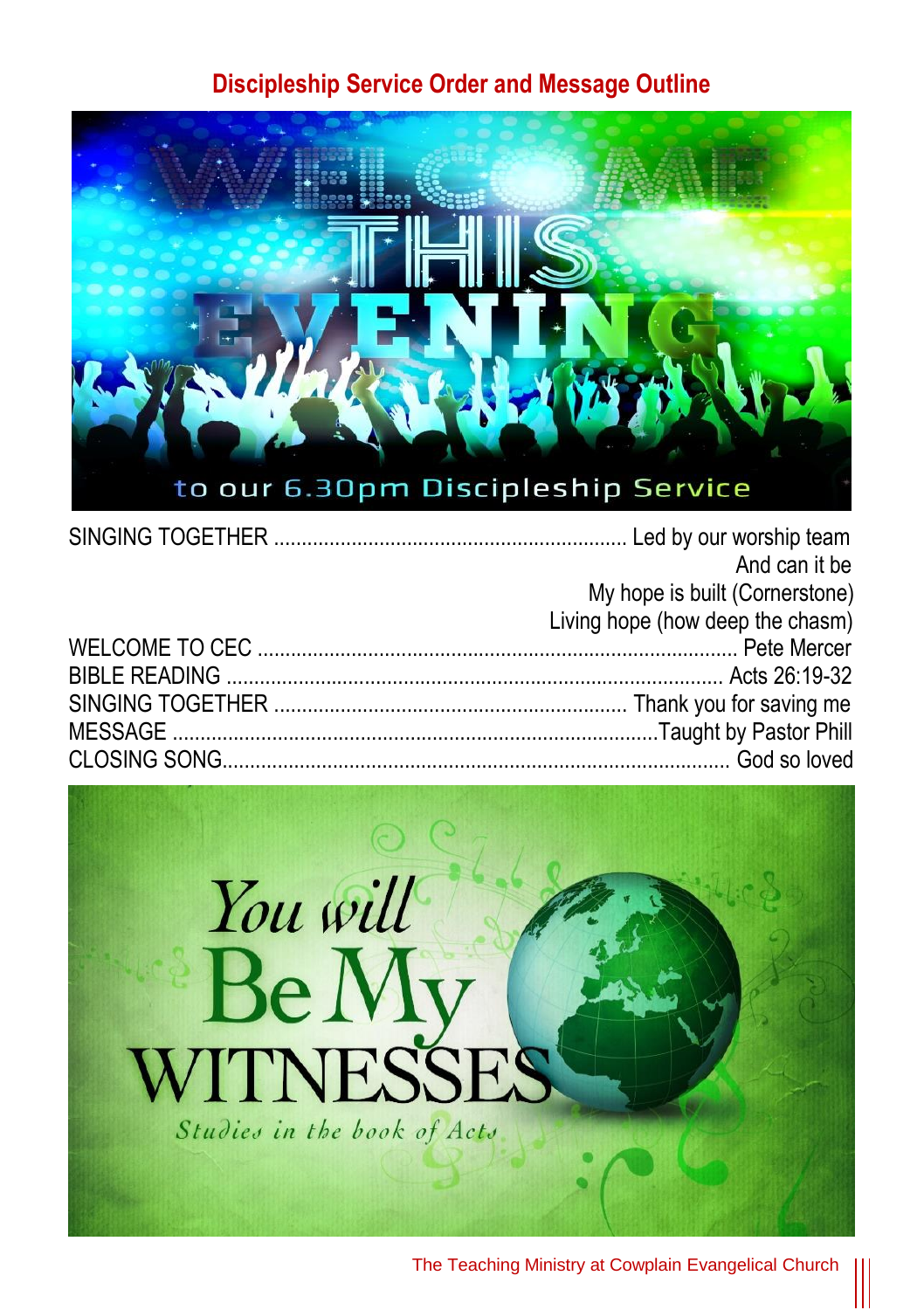### **You will be my witnesses#73 Trying to persuade Acts 26:19-32**

## **Introduction**

**A pattern for the approach of evangelism:**

Acts 26:18



 $\begin{tabular}{|c|c|} \hline \rule{.8cm}{.4cm} \rule{.8cm}{.4cm} \rule{.8cm}{.4cm} \rule{.8cm}{.4cm} \rule{.8cm}{.4cm} \rule{.8cm}{.4cm} \rule{.8cm}{.4cm} \rule{.8cm}{.4cm} \rule{.8cm}{.4cm} \rule{.8cm}{.4cm} \rule{.8cm}{.4cm} \rule{.8cm}{.4cm} \rule{.8cm}{.4cm} \rule{.8cm}{.4cm} \rule{.8cm}{.4cm} \rule{.8cm}{.4cm} \rule{.8cm}{.4cm} \rule{.8cm}{.4cm} \rule{.8cm}{$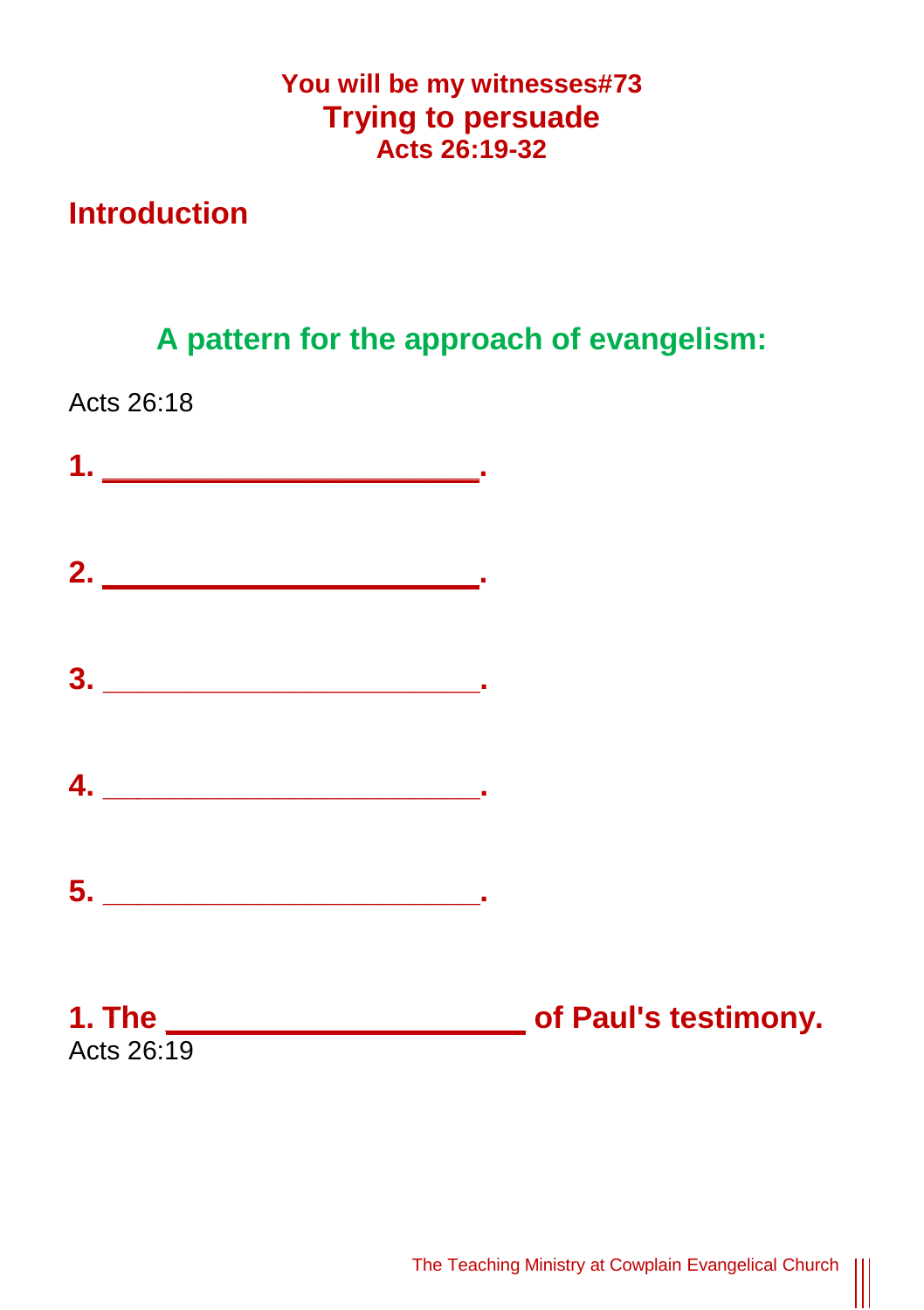# **1. Obedience is a mark of \_\_\_\_\_\_\_\_\_\_\_\_\_\_\_\_\_\_\_\_\_.**

1 Peter 1:14

Romans 6:16

# **2. Obedience is a recognition of \_\_\_\_\_\_\_\_\_\_\_\_\_\_\_\_\_.**

Acts 5:29

### **3. Obedience is a characteristic of \_\_\_\_\_\_\_\_\_\_\_\_\_\_\_.**

Hebrews 11:8

# **4. Obedience is a proof of \_\_\_\_\_\_\_\_\_\_\_\_\_\_\_.**

John 14:15

Acts 26:20

Acts 26:21

Acts 26:22-23